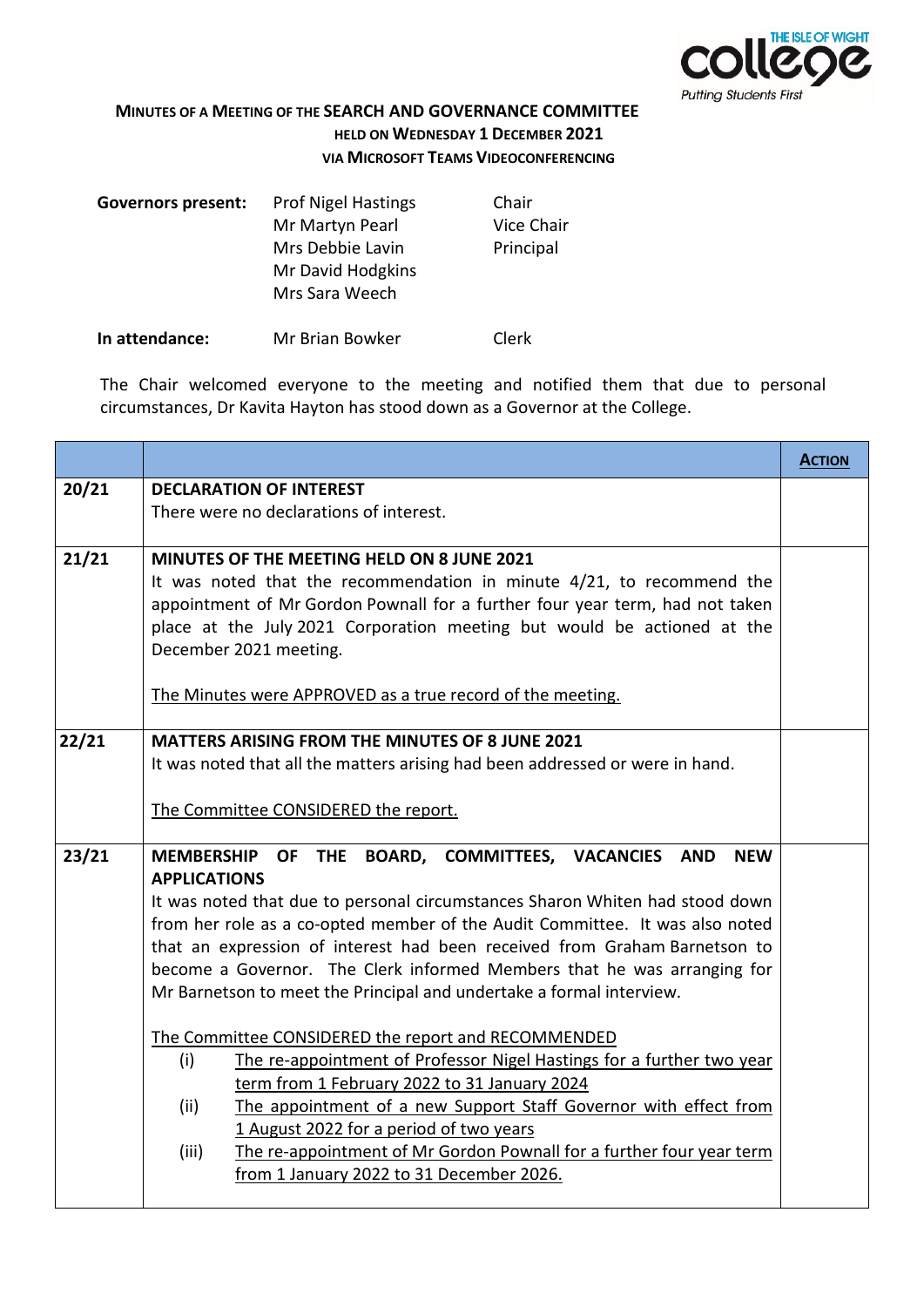|       |                                                                                                                                                                                                                                                                                                                                                                                                                                                                                                                                                                                                                                                                                                                                                                                                                                                                                                                                                                                                                                                                                                                                                                                                                                                                                                                                                                                                                                                                                                                                                                                                                                                                                                 | <b>ACTION</b>                                                                     |
|-------|-------------------------------------------------------------------------------------------------------------------------------------------------------------------------------------------------------------------------------------------------------------------------------------------------------------------------------------------------------------------------------------------------------------------------------------------------------------------------------------------------------------------------------------------------------------------------------------------------------------------------------------------------------------------------------------------------------------------------------------------------------------------------------------------------------------------------------------------------------------------------------------------------------------------------------------------------------------------------------------------------------------------------------------------------------------------------------------------------------------------------------------------------------------------------------------------------------------------------------------------------------------------------------------------------------------------------------------------------------------------------------------------------------------------------------------------------------------------------------------------------------------------------------------------------------------------------------------------------------------------------------------------------------------------------------------------------|-----------------------------------------------------------------------------------|
| 24/21 | <b>GOVERNANCE REVIEW PROCESS 2020/2021 AND RECOMMENDATIONS FOR</b><br>2021/22<br>Members felt that the review process had been effective and it was noted that<br>the 2022 review session would not be facilitated by a questionnaire, but as<br>previously agreed, on a biannual basis. It was noted that the final review of<br>governance report would be presented to Corporation for approval at the<br>December 2021 meeting.<br>The Chair then drew attention to section 3 of the report and the specific<br>suggestions identified there. Following discussion, it was felt that referencing<br>Governor meeting agenda items to the relevant section of the Instrument &<br>Articles was overly bureaucratic. The Clerk stated that the current governance<br>performance indicators, to be considered later in the meeting, could be reviewed<br>to ensure that all compliance demands in the Instruments & Articles are<br>addressed.<br>Regarding other suggestions, it was agreed that the Clerk should produce an<br>annual report for the Audit Committee on the procedure for reviewing and<br>updating College policies; an updated LMI report should be produced; a "going<br>concern statement" should be produced and owned by all Governors; a finance<br>training session should be delivered for all Governors and an addition to appendix<br>4 in the review documents regarding "risk management and Board assurance<br>framework" should be made.<br>The Clerk said that the review session report would be updated and circulated to<br>Search & Governance Members prior to being forwarded to the December<br>Corporation.<br>The Committee CONSIDERED the report. | <b>Clerk</b><br>Clerk/<br><b>Director</b><br>of<br><b>Finance</b><br><b>Clerk</b> |
| 25/21 | <b>GOVERNANCE QUALITY IMPROVEMENT ACTION PLAN 2021/22</b>                                                                                                                                                                                                                                                                                                                                                                                                                                                                                                                                                                                                                                                                                                                                                                                                                                                                                                                                                                                                                                                                                                                                                                                                                                                                                                                                                                                                                                                                                                                                                                                                                                       |                                                                                   |
|       | The Committee APPROVED the drafting of an action plan to incorporate<br>recommendations from the Governance Review Session and the College SAR panel<br>meetings.                                                                                                                                                                                                                                                                                                                                                                                                                                                                                                                                                                                                                                                                                                                                                                                                                                                                                                                                                                                                                                                                                                                                                                                                                                                                                                                                                                                                                                                                                                                               | <b>Clerk</b>                                                                      |
| 26/21 | <b>GOVERNANCE PERFORMANCE INDICATORS 2021/22</b>                                                                                                                                                                                                                                                                                                                                                                                                                                                                                                                                                                                                                                                                                                                                                                                                                                                                                                                                                                                                                                                                                                                                                                                                                                                                                                                                                                                                                                                                                                                                                                                                                                                |                                                                                   |
|       | The Committee NOTED the progress report on Governance Performance Indicators<br>2021/22.                                                                                                                                                                                                                                                                                                                                                                                                                                                                                                                                                                                                                                                                                                                                                                                                                                                                                                                                                                                                                                                                                                                                                                                                                                                                                                                                                                                                                                                                                                                                                                                                        |                                                                                   |
| 27/21 | <b>GOVERNANCE COMPLIANCE REGISTER 2021/22</b><br>Members noted the areas requiring further action and were reassured by the Clerk<br>that these were in hand. The Clerk then informed the meeting that he had recently<br>had a conversation with Mr Peter Sewell regarding his availability for meetings and<br>commitment to the Governor role. He said that Mr Sewell had reassured him that                                                                                                                                                                                                                                                                                                                                                                                                                                                                                                                                                                                                                                                                                                                                                                                                                                                                                                                                                                                                                                                                                                                                                                                                                                                                                                 |                                                                                   |

*The Isle of Wight College*